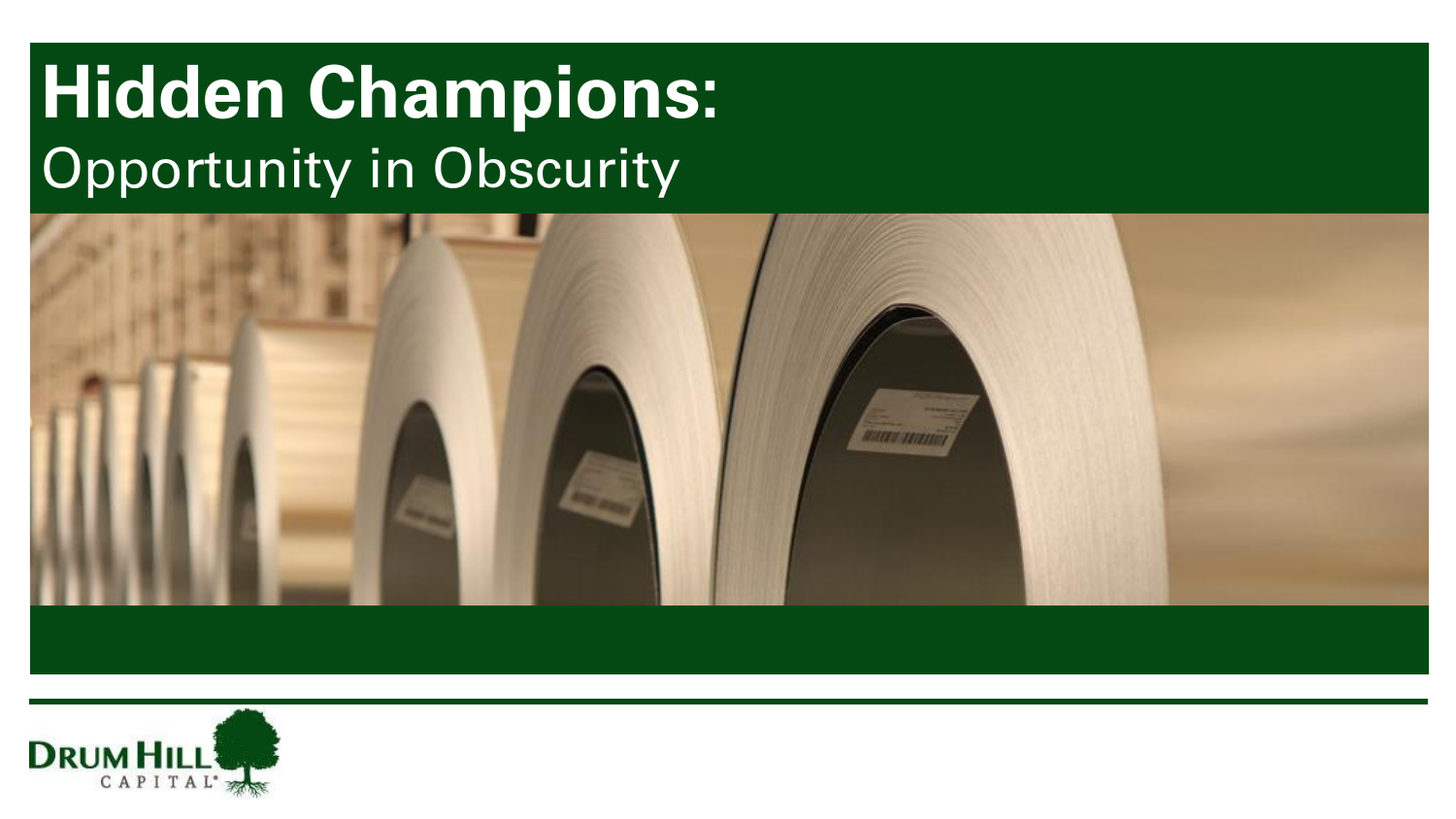### **Important Information**

Past performance cannot assure any level of future results. Any investment is subject to a variety of risks and there can be no assurance that the investment objective of any account, whether managed using our Focused European Value Strategy or otherwise, will be met or that an account will not incur losses.

This presentation is provided for informational purposes only, is not complete and does not contain certain material information regarding Drum Hill Capital, LLC ("Drum Hill Capital"), our Managed Account Services or our Focused European Value Strategy. Information presented herein, including with respect to markets, market indices, performance characteristics of various investment strategies and individual companies and their securities, was compiled from sources that Drum Hill Capital believes to be reliable, however, Drum Hill Capital does not guarantee the accuracy or completeness of such data.

This document does not constitute an offer of investment advisory services by Drum Hill Capital and is not intended to provide specific investment advice or recommendations to any particular recipient. The recommendations made herein do not take into account the particular investment objective or financial or other circumstances of any individual investor. Neither the recommendations made herein, nor the graphs, charts and formulae presented herein, can, by themselves, guide any investor as to what securities should be bought or sold or when to buy or sell them. Investors should review thoroughly with their individual financial, tax and other advisers this document and Drum Hill Capital's Form ADV before making a determination to establish an account with Drum Hill Capital.

This document is provided to you on a confidential basis and is intended solely for the information of the person to whom it has been delivered. Accordingly, this document may not be reproduced in whole or in part, and may not be delivered to any other person without prior written consent of Drum Hill Capital.

The Information Herein is not Complete; Investors are Advised to Review Drum Hill Capital's Form ADV for Important Information and Disclosures. The information contained herein is provided for informational purposes only and does not take into account the particular the investment objective or financial or other circumstances of any individual investor. This document does not constitute an offer of investment advisory services by Drum Hill Capital nor does it constitute an offering of interests of any investment fund or other investment. Investors should review thoroughly Drum Hill Capital's Form ADV, particularly Part 2, before making a determination to establish an account with Drum Hill Capital. A copy of Drum Hill Capital's Form ADV Part 2 is available on request by calling (203) 349-8182 or email at [info@drumhill.com](mailto:info@drumhill.com). Drum Hill Capital's Form ADV may also be accessed online [here](https://adviserinfo.sec.gov/firm/brochure/123359).

Copyright © 2020 Drum Hill Capital, LLC. All rights reserved.

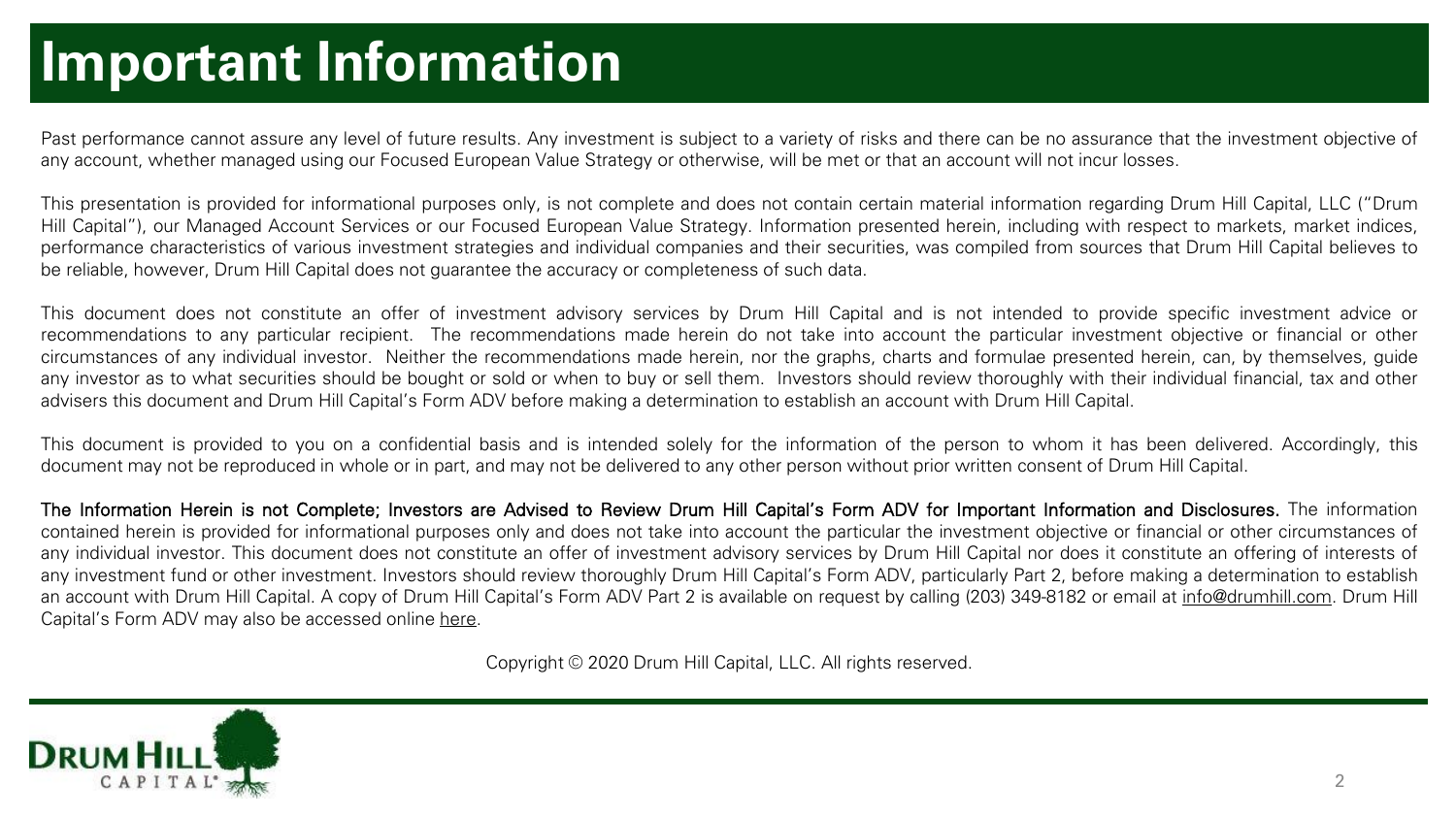# **Who or What is a "Hidden Champion"?**

"Hidden Champions", a term coined by German management consultant Hermann Simon, describes a set of smaller businesses that enjoy immense success despite operating in relative obscurity.

While Hidden Champions can be found anywhere in the world, many are located in German-speaking countries, and are often part of the Mittelstand, the small and medium sized enterprises (SMEs) that make up the backbone of this region's economy. 1

| <b>KEY DEFINING CHARACTERISTICS1</b> |
|--------------------------------------|
|                                      |

**MARKET LEADERSHIP:** Ranked #1-#3 globally, or #1 regionally**.**

**SMALL SIZE:**  Revenues generally under \$5 billion**.**

**OBSCURITY:**  Not household names, very low profile.

**Though both investors and the financial press spend a great deal of time analyzing the world's largest firms, Hidden Champions offer a distinct set of lessons and investment opportunities of their own.**

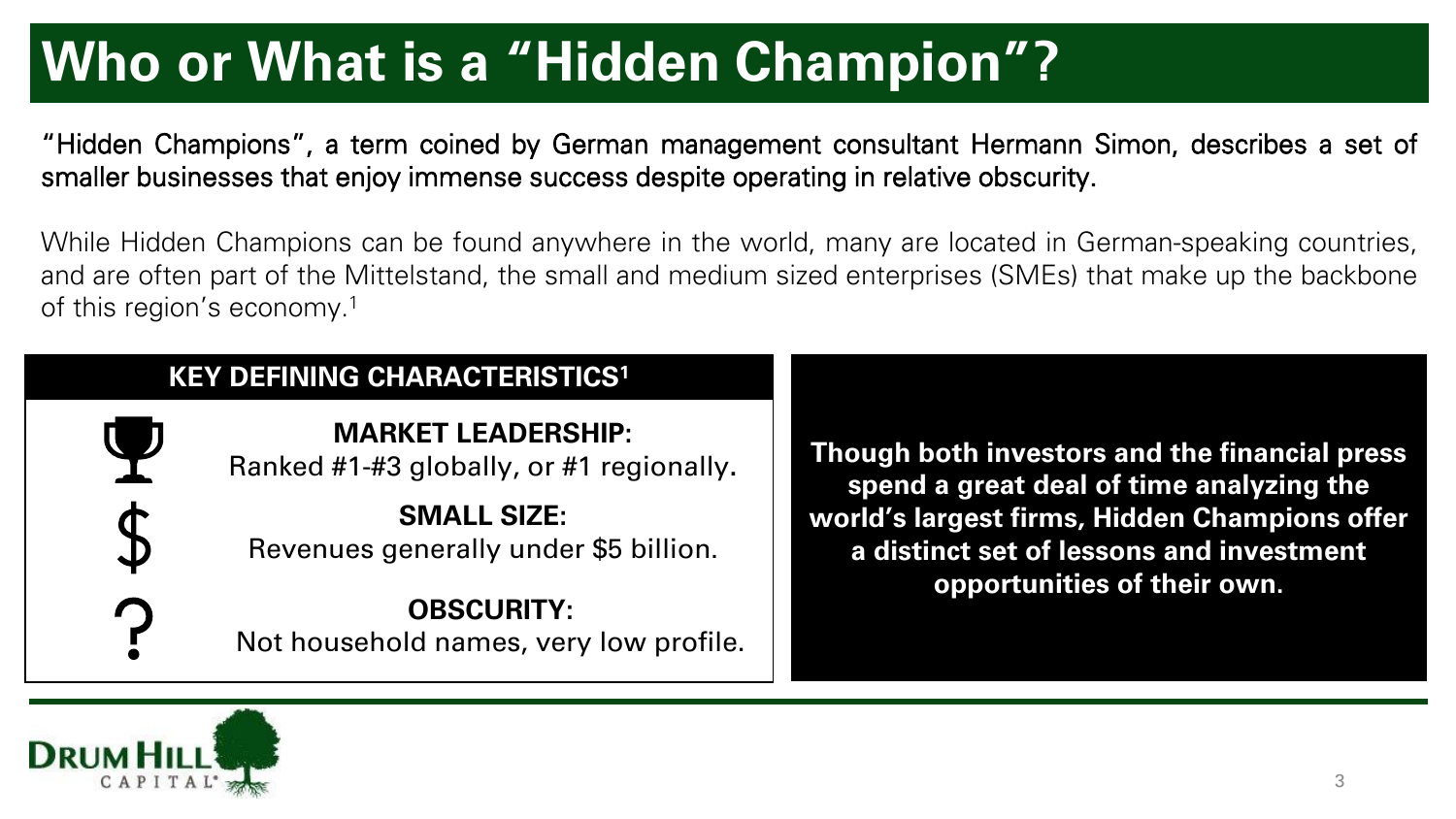# **Examples of Hidden Champions**

Hidden Champions are the world (or regional) leader in their respective markets. As we can see, however, these markets are often quite narrowly defined (airplane seat upholstery, electronic gas station price signs).

|                         | winterhalter                                                                                                                                                                                           | Jungbunzlauer                                                                                                                                                                                                   | $\overline{\mathbf{C}}$                                                                                                                                                                                      | <b>PWM</b>                                                                                                                                                                                                                                    |
|-------------------------|--------------------------------------------------------------------------------------------------------------------------------------------------------------------------------------------------------|-----------------------------------------------------------------------------------------------------------------------------------------------------------------------------------------------------------------|--------------------------------------------------------------------------------------------------------------------------------------------------------------------------------------------------------------|-----------------------------------------------------------------------------------------------------------------------------------------------------------------------------------------------------------------------------------------------|
|                         | <b>Winterhalter Gastronom GmbH</b>                                                                                                                                                                     | <b>Jungbunzlauer AG</b>                                                                                                                                                                                         | <b>Lantal Textiles AG</b>                                                                                                                                                                                    | <b>PWM GmbH</b>                                                                                                                                                                                                                               |
| Core<br><b>Business</b> | Manufactures commercial dishwashing<br>systems, with a specific focus on the<br>hotel/restaurant market. Today, they are<br>estimated to have at least 15-20% of<br>this market globally. <sup>2</sup> | Ingredient producer serving the<br>food, beverage, pharma and<br>industrial sectors. It is a leader in<br>the production of citric acid,<br>supplying it for every Coca-Cola<br>produced globally. <sup>3</sup> | World leader in the design,<br>production and distribution of<br>textiles for passenger aircraft<br>interiors, serving over 300 airlines<br>as well as the world's major<br>aircraft producers. <sup>4</sup> | Supplies almost every German<br>gas station with its electronic<br>price signs. However, the<br>company's operations span far<br>beyond its home market, with a<br>presence in over 75 countries and<br>85% global market share. <sup>5</sup> |
| <b>Headquarters</b>     | Meckenbeuren, Germany                                                                                                                                                                                  | Basel, Switzerland                                                                                                                                                                                              | Lagenthal, Switzerland                                                                                                                                                                                       | Bergneustadt, Germany                                                                                                                                                                                                                         |
| Year<br><b>Founded</b>  | 1947                                                                                                                                                                                                   | 1867                                                                                                                                                                                                            | 1886                                                                                                                                                                                                         | 1961                                                                                                                                                                                                                                          |
| <b>Revenues</b>         | €325m                                                                                                                                                                                                  | 900m CHF                                                                                                                                                                                                        | 105m CHF                                                                                                                                                                                                     | €44m                                                                                                                                                                                                                                          |
| <b>Employees</b>        | ,900                                                                                                                                                                                                   | 1,150                                                                                                                                                                                                           | 695                                                                                                                                                                                                          | 120                                                                                                                                                                                                                                           |

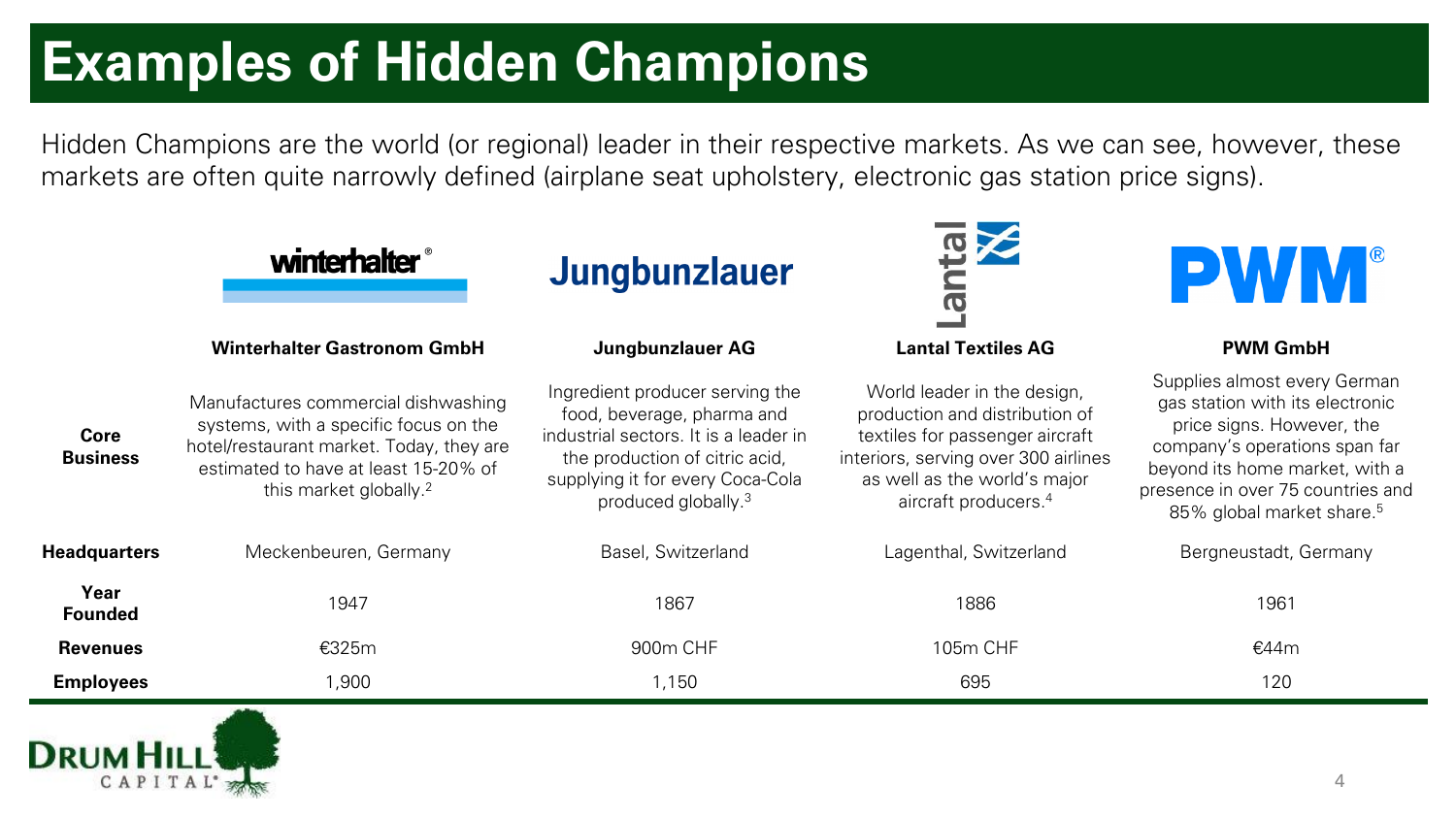### **Laser Focus on Niche Markets**

#### **WHY NICHE MARKETS?**

**Leadership in hyper-niche markets can create a significant position-based competitive advantage:**

- **Customer Captivity:** A clear focus on a single product/market results in close, client-centric relationships. Customer switching costs (both tangible and intangible) are high, creating a barrier to entry. 6
- **Scale:** By dominating narrow markets, Hidden Champions can become the only economically viable player in the space. Would-be competitors choose to stay away. 6

### **HOW DO THEY GROW?**

**A focus on niche markets leads many Hidden Champions to take unique approaches to growing their business:**

- **Soft Diversification:** Some of these businesses seek to leverage their intimate industry knowledge and technical know-how to dominate other adjacent markets. 1
- **New Markets:** Many Hidden Champions have seen their core businesses grow with increased global prosperity and will likely continue to do so as they expand their footprint.<sup>1</sup>

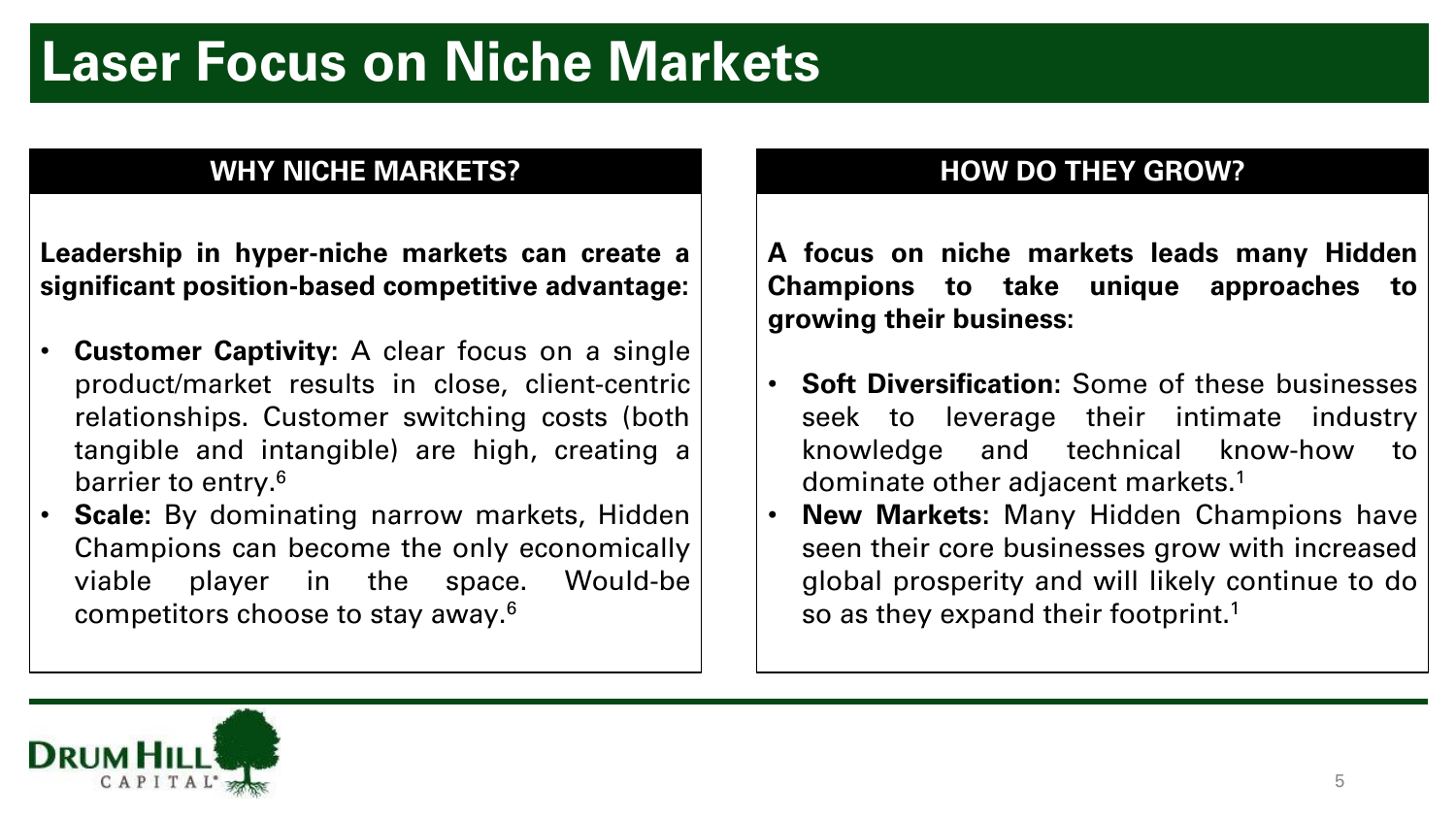### **Unexpectedly Global Businesses**

Typically, businesses of this size tend to be domestically focused- with little or no international operations to speak of. Hidden Champions, however, are quite different: in order to achieve sufficient scale in their highly niche markets, they have no choice but to think and operate globally.<sup>1</sup>

#### **WHY ARE SO MANY HIDDEN CHAMPIONS FROM GERMANY?**

While we believe that many unique characteristics of the German economy (education, labor and capital markets, strong support for small/middle market businesses) may explain this, Hermann Simon points out that geography may also play a role. 1

- At varied points in the Central European Time workday, German firms can reach colleagues and customers during business hours in the Americas, Europe and Asia.
- No major commerce hub is more than a 12h flight away.



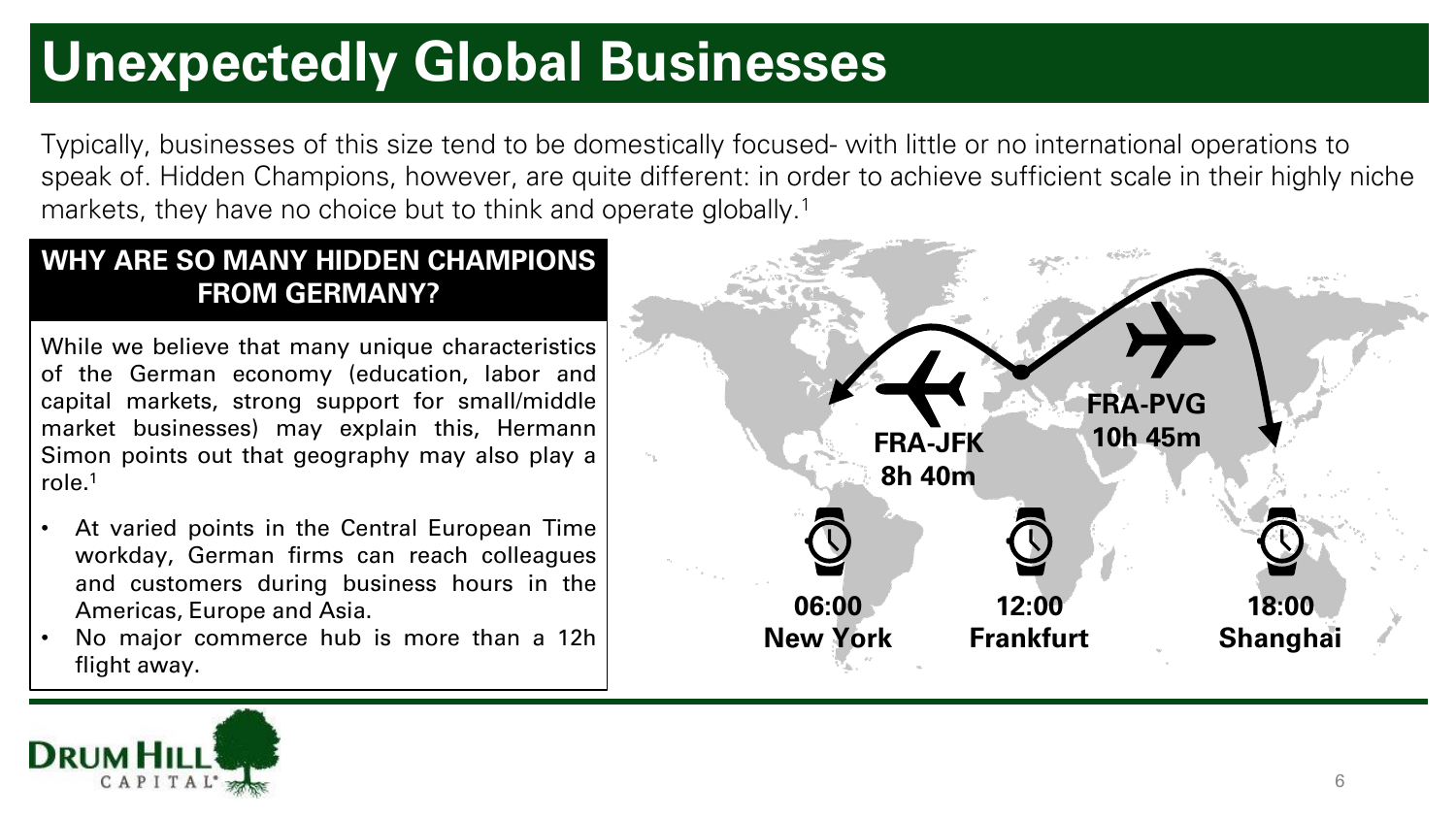### **Persistent Innovation**

Innovation is key to Hidden Champions maintaining their wide moats: in order to keep their customers "captive", these businesses must continually offer increased value or lower costs.

### **STAYING AHEAD OF THE PACK**

**Hidden Champions work hard to ensure that they can (and do) spend a significant amount on R&D. 1**

- Innovation not only helps improve the company's core products, but also helps develop new revenue streams.
- For example, many industrial Hidden Champions have sought to develop a service component, one which provides high-margin, recurring revenue.
- Digitalization offers further opportunities for Hidden Champions, with data-driven offerings enhancing these firm's value propositions.



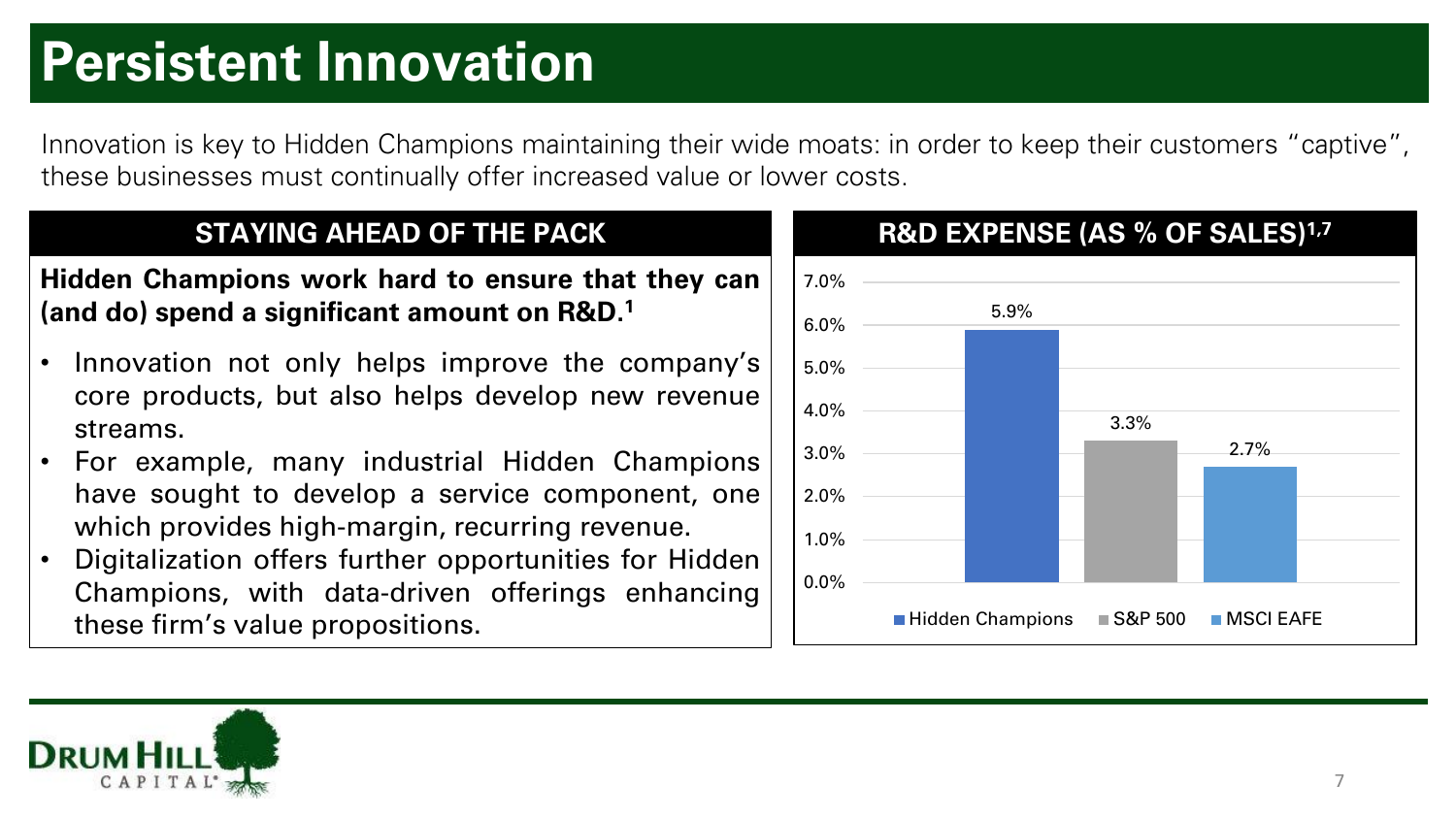# **All in the Family: Leadership and Ownership**

According to Hermann Simon, roughly 2/3 of Hidden Champions are family owned.<sup>1</sup> We believe this is an important contributing factor to the success of these businesses:







Family ownership allows for longer time horizons when it comes to investment decisions, whether it is R&D spending, building a new plant or expanding into a new region.

#### **LONG-TERM THINKING BUILDING INTERNAL TALENT DYNAMIC MANAGERS**

Though families are increasingly stepping away from day-to-day management responsibilities, the cultures of their businesses often breed top-notch internal executive talent.

Though Hidden Champion CEOs take the helm at a younger age, their tenures tend to be longer than average.<sup>1</sup> This results in a forward-thinking vision balanced with a long-term perspective.

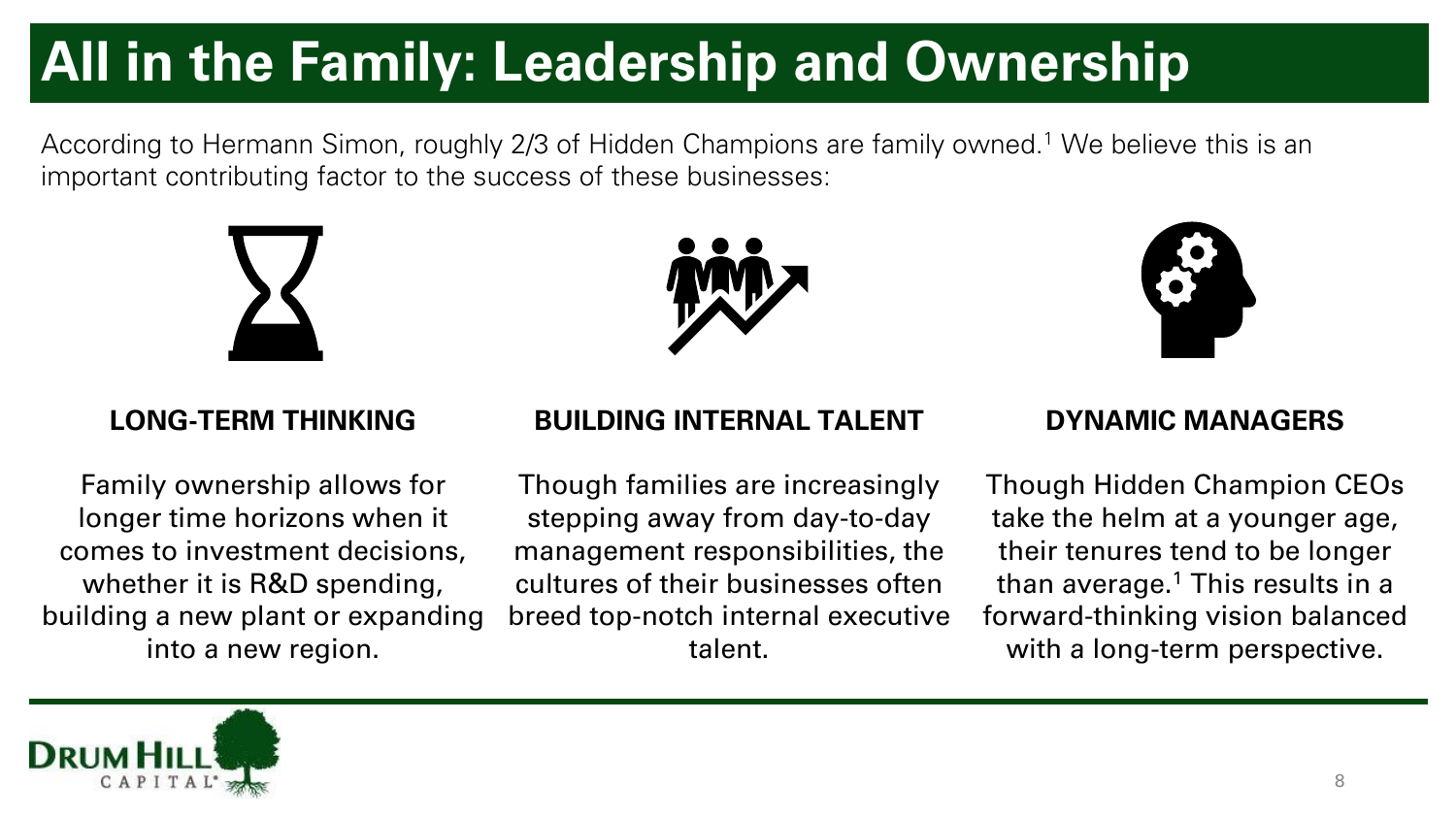# **Capital Allocation and Financing Decisions**

Hidden Champions tend to be quite conservatively financed, and their management teams appear to have an acumen for making solid capital allocation decisions.

### **SOURCES AND USES<sup>1</sup>**

- Where utilized, debt financing tends to come from traditional bank loans, made by lenders who have decades- (or even centuries-) long relationships with the businesses.
- External financing (capital markets, private equity) is not as common, but is seeing increased use.
- Hidden Champions rarely pursue massive, "transformative" acquisitions, and rather focus on reinvesting in the business or return of capital to owners.



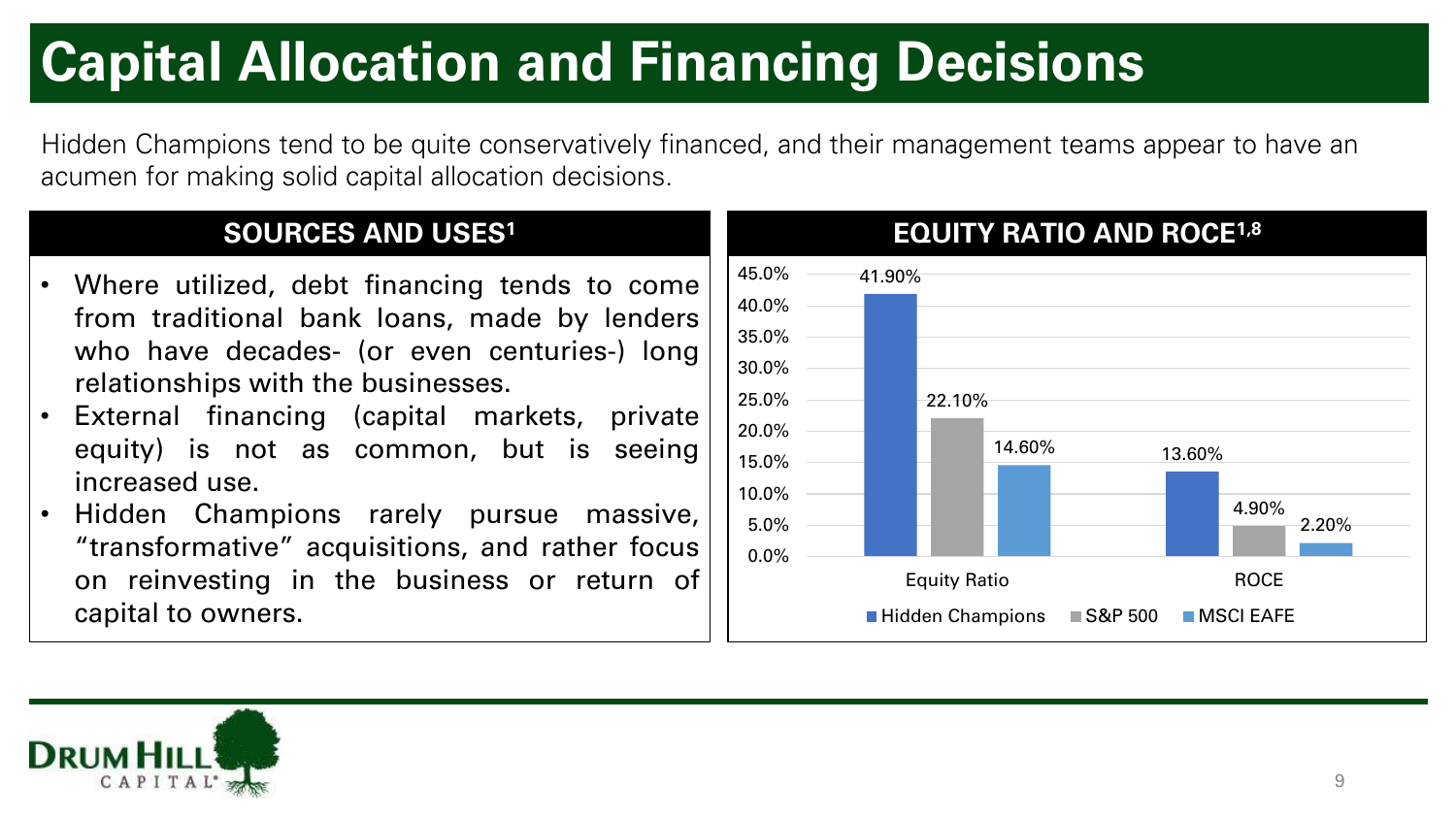# **How Can A Public Markets Investor Benefit?**

Based upon Hermann Simon's research, ~10% of Hidden Champions are publicly traded, leaving a relatively limited investable universe. However, this is beginning to change as both family and private equity owners seek "exits", with IPOs seen as an increasingly attractive (and viable) option.<sup>1</sup>

#### **WHY ARE HIDDEN CHAMPIONS UNLOVED BY THE STOCK MARKET?**

**While impressive businesses, we feel the small but growing segment of publicly traded Hidden Champions remain underappreciated for a number of reasons:**

- **Lack of a Good "Story":** Niche, unglamorous business models leave many sell-side analysts with little reason or desire to cover Hidden Champions.
- **Fewer Participants:** Smaller market capitalizations and lower trading volumes mean many institutional investors are simply too large to get involved.

**As more Hidden Champions go public, market participants may begin to recognize the strength of both their competitive "moats" and ability to compound value over time.**

**For investors with a long-term orientation, we believe this presents an interesting opportunity. Even absent such a rerating, Hidden Champions have the potential to return significant amounts of capital to shareholders.1** 

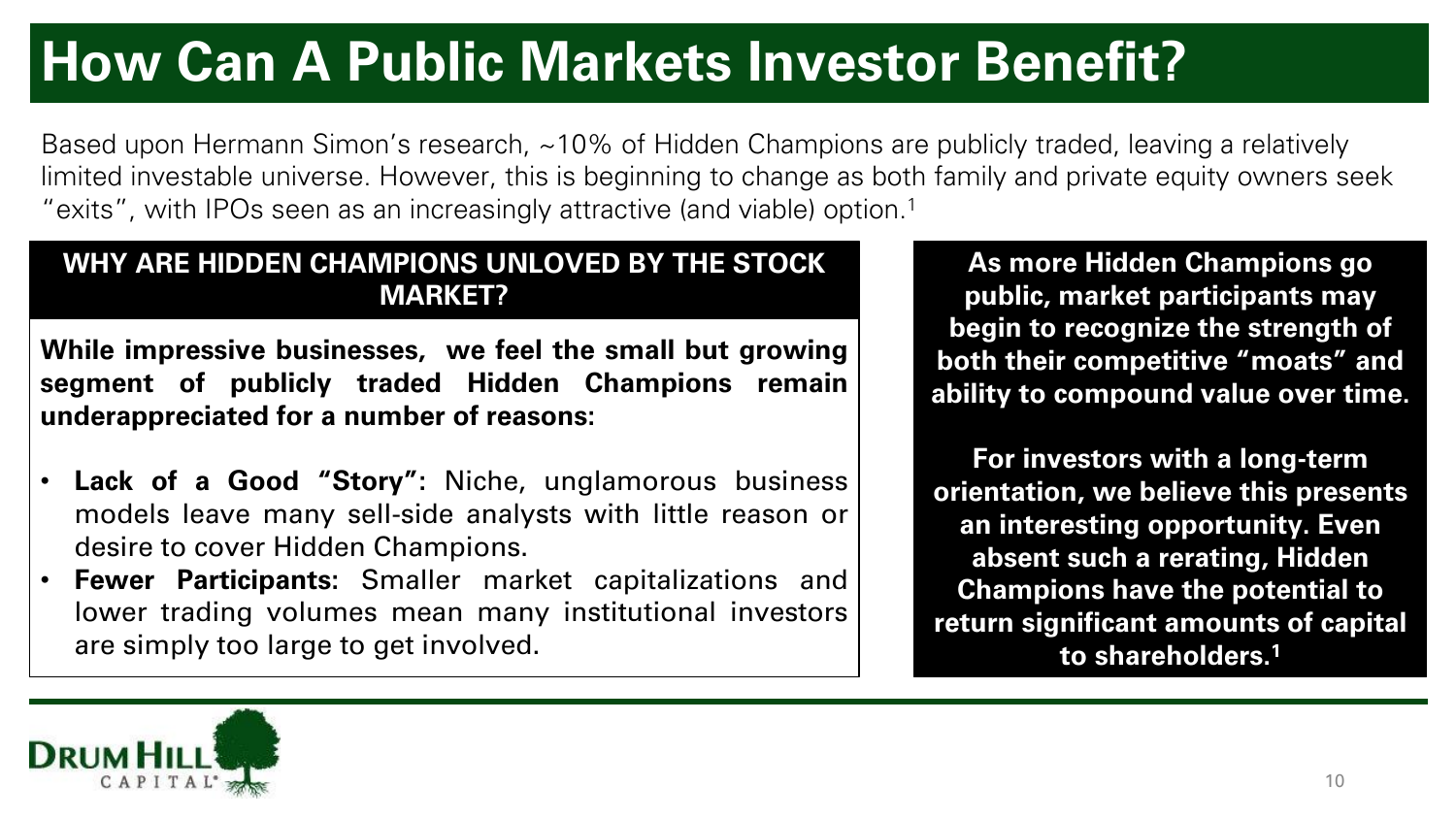### **Company Profile: Dürr AG**



### **Headquarters** Bietigheim-Bissingen, Germany **KEY STATS**

| <b>Year Founded</b> | 1895   |  |
|---------------------|--------|--|
| <b>Revenues</b>     | €4B    |  |
| <b>Employees</b>    | 16,384 |  |

#### **ABOUT9**

- Dürr is a global supplier of production technologies and plant engineering services.
- Though perhaps best known for supplying paint shops to automotive industry, Dürr also offers woodworking machinery to the furniture industry, and clean-tech and measuring systems to a wide variety of manufacturers.
- In most of its businesses, Dürr is the world leader, with 20-50% market share.
- Serving an increasingly diverse set of industries, the company is now exploring new opportunities to build its service businesses and increase digital offerings for manufacturers.

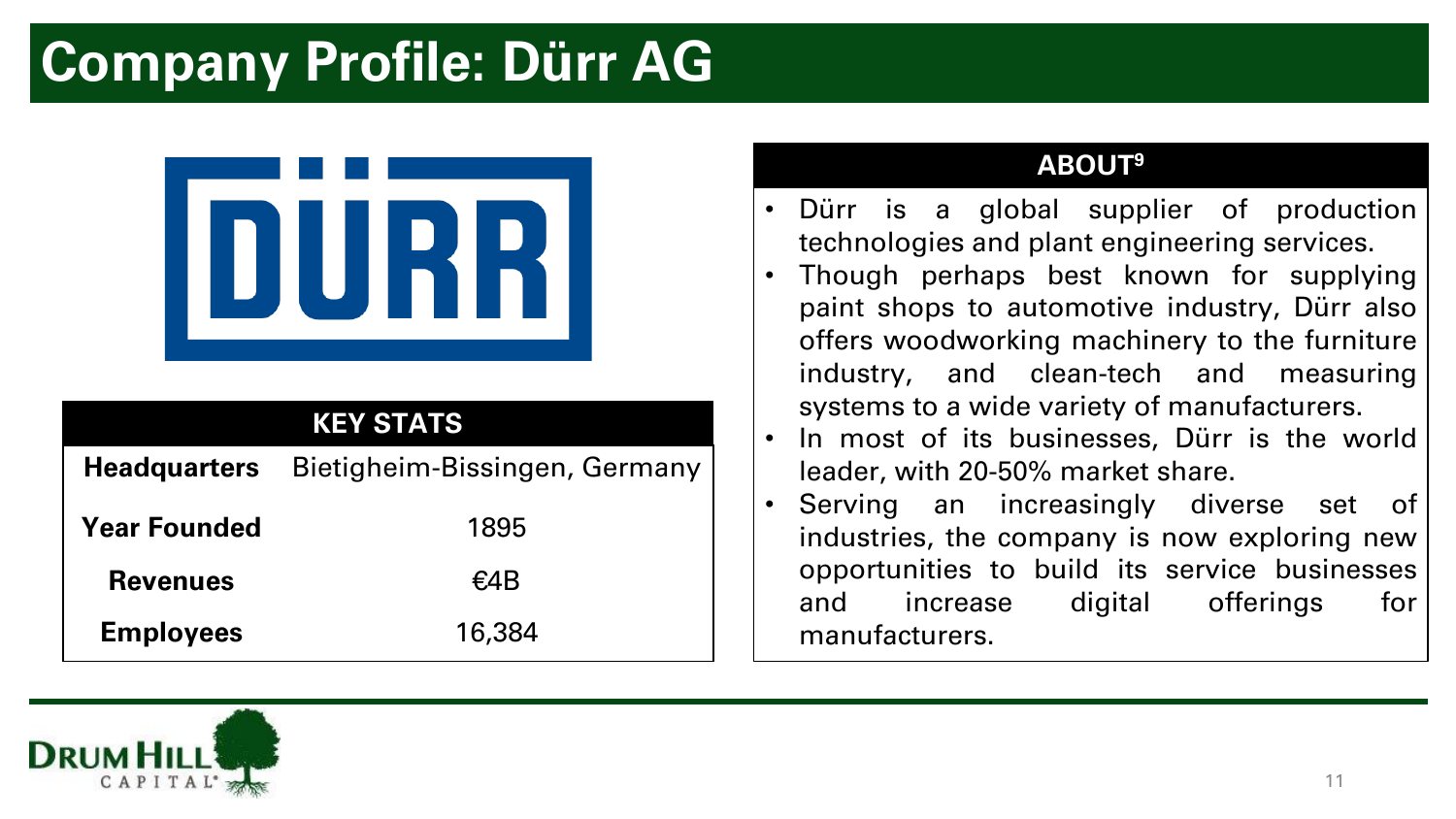### **Company Profile: JOST Werke AG**



| <b>KEY STATS</b>    |                       |  |  |  |
|---------------------|-----------------------|--|--|--|
| <b>Headquarters</b> | Neu-Isenburg, Germany |  |  |  |
| <b>Year Founded</b> | 1952                  |  |  |  |
| <b>Revenues</b>     | €775m                 |  |  |  |
| <b>Employees</b>    | 2,900                 |  |  |  |

#### **ABOUT<sup>10</sup>**

- JOST is a German manufacturer of branded truck and trailer components.
- While the company produces a wide range of products, most central to the business are fifth wheels (which connect trailers to trucks) and landing gear (which allow trailers to stand on their own).
- The company holds 50%+ share globally in these mission-critical products and has strong relationships both with truck OEMs and the fleets they serve.
- JOST is seeking to build its business further through innovation to meet the demands of the changing logistics industry.

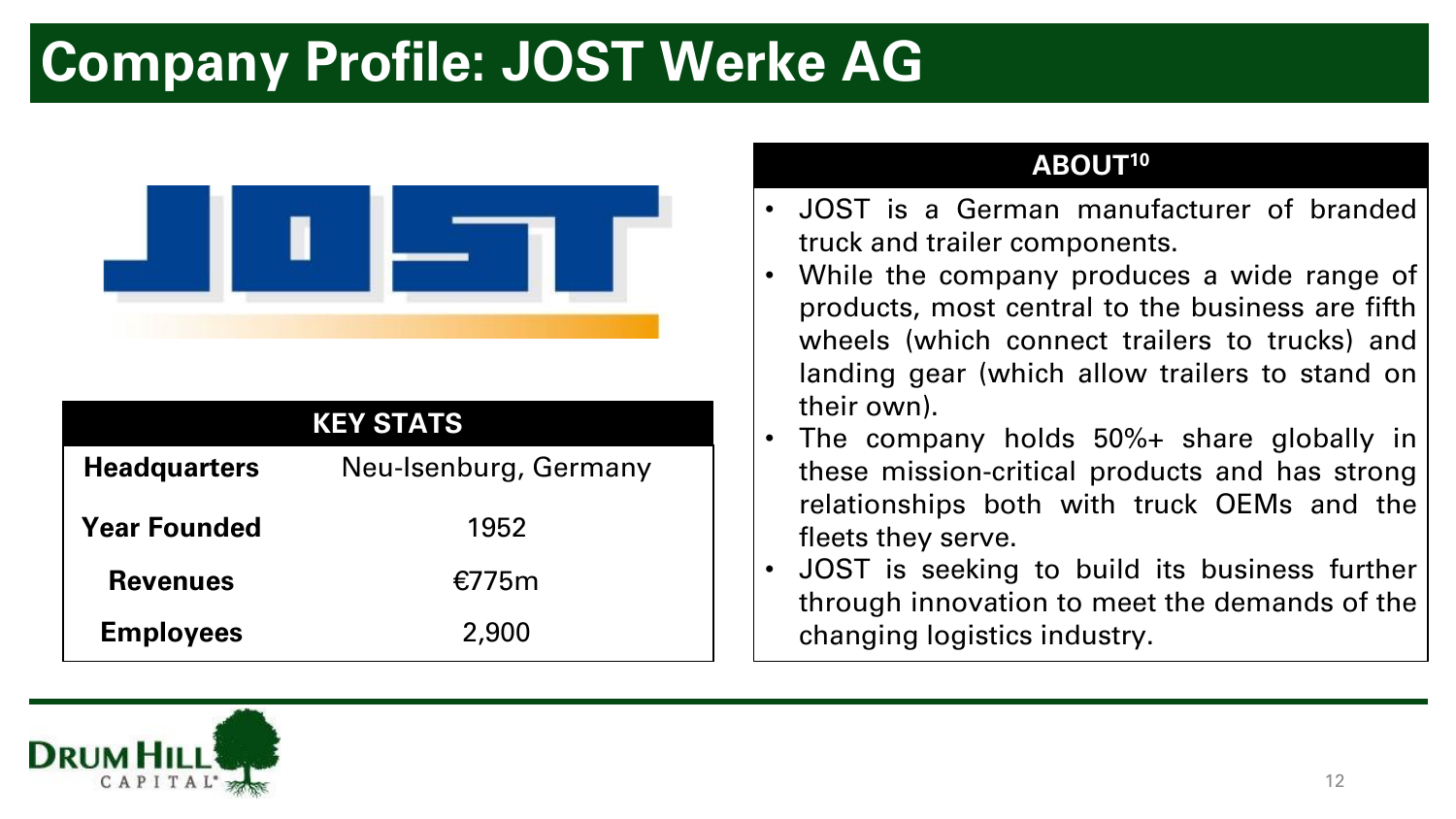# **How Else Can A Public Markets Investor Benefit?**

As one would expect, many publicly traded Hidden Champions are on the larger end of the spectrum in terms of revenues. Luckily, investors seeking to gain access to "small cap" businesses have a compelling alternative.

#### **DOWNSIZING AND DIVERSIFYING**  THE REVIOUS MONOGRAPH **KEY PLAYERS**

**For investors seeking exposure to the smaller Hidden Champions, there are several publicly traded investment companies that specifically seek to purchase such businesses.**

- We feel these provide investors with a way to own a diversified portfolio of smaller Hidden Champions, one which benefits from the financial/operational resources of the parent.
- What's more, these investment companies each possess their own areas of expertise and investment philosophies, allowing for a wide range of strategy choices.



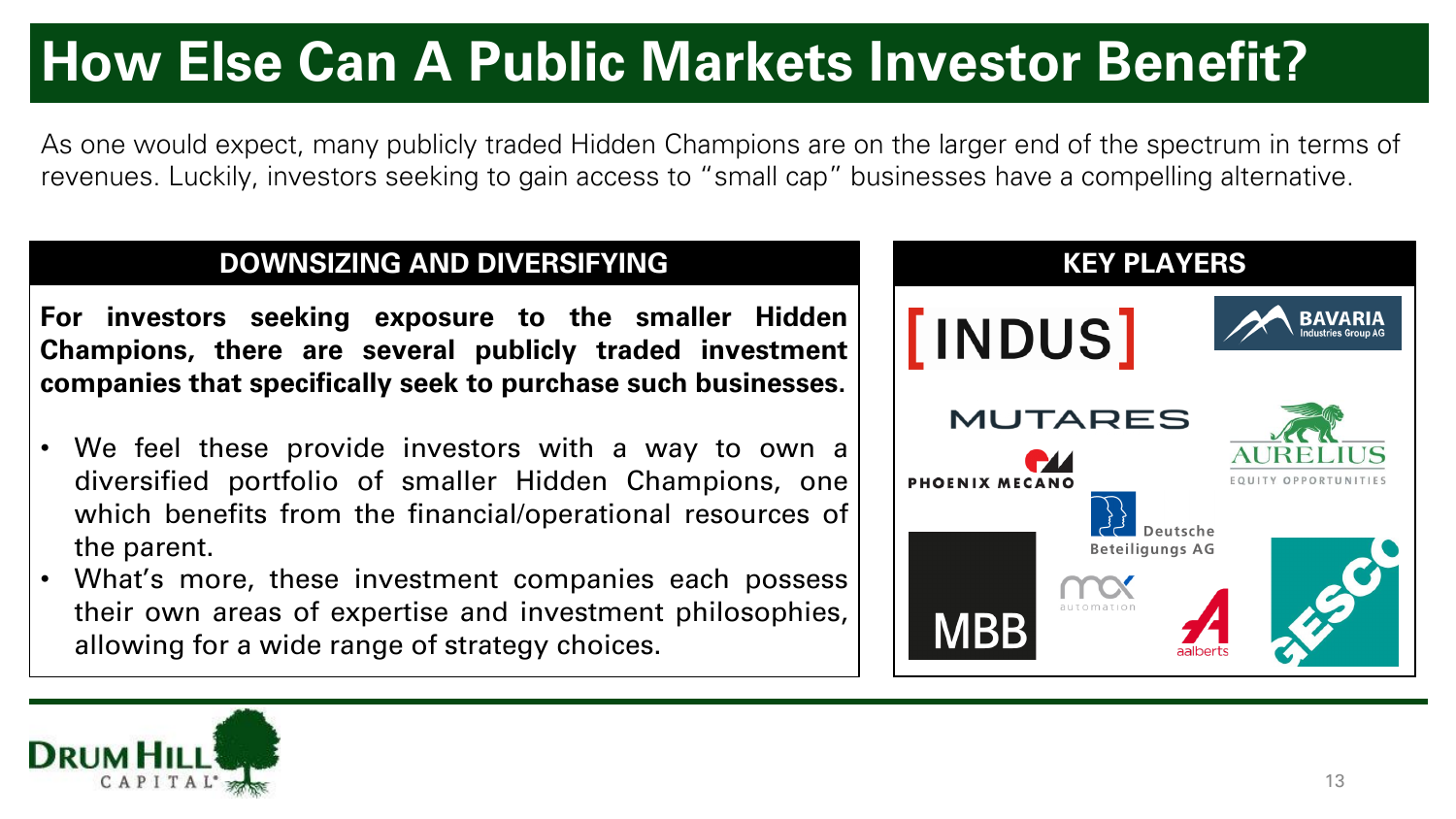### **Hidden Champions Investors**

# **[INDUS]**

Metals Technology



|                                      | Indus Holding AG                                                                                        | <b>MBB SE</b>                                                              | Gesco AG                                                                                                                                                                                 |
|--------------------------------------|---------------------------------------------------------------------------------------------------------|----------------------------------------------------------------------------|------------------------------------------------------------------------------------------------------------------------------------------------------------------------------------------|
| <b>Headquarters</b>                  | Bergisch Gladbach, Germany                                                                              | Berlin, Germany                                                            | Wuppertal, Germany                                                                                                                                                                       |
| <b>Year Founded</b>                  | 1989                                                                                                    | 1995                                                                       | 1989                                                                                                                                                                                     |
| <b>Revenues</b>                      | €1.7B                                                                                                   | €650m                                                                      | €575m                                                                                                                                                                                    |
| <b>Portfolio</b><br><b>Companies</b> | 46                                                                                                      |                                                                            | 18                                                                                                                                                                                       |
| <b>Key Industries</b>                | Medical Engineering/Life Science<br>Construction/Infrastructure<br>Automotive Technology<br>Engineering | <b>Technical Applications</b><br>Industrial Production<br>Trade & Services | <b>Production Process</b><br>Resource<br>Health & Infrastructure<br>$\mathbf{A}$ $\mathbf{A}$ $\mathbf{A}$ $\mathbf{A}$ $\mathbf{A}$ $\mathbf{A}$ $\mathbf{A}$ $\mathbf{A}$ $\mathbf{A}$ |

**Strategy** Indus Holding describes its business model quite simply: "buy, hold & develop" <sup>11</sup>. With an ideal holding period of "forever", Indus seeks to leverage its decades of operational knowledge and resources to promote sustainable growth and innovation at its portfolio companies.

Owned and operated by its original founders, MBB seeks to identify Hidden Champion businesses with the potential to become platforms for highgrowth businesses levered to key trends. Through prudent bolt-on acquisitions, and technological expertise, MBB has created businesses which today are themselves publicly traded. <sup>12</sup>

Mobility

Founded by a small group of private investors closely connected to SMEs, Gesco seeks to solve the issue of succession for the owners of industrial Hidden Champions. The company not only offers the operational expertise afforded by many of its peers, but also specifically focuses on solving the financing and strategy issues.<sup>13</sup>

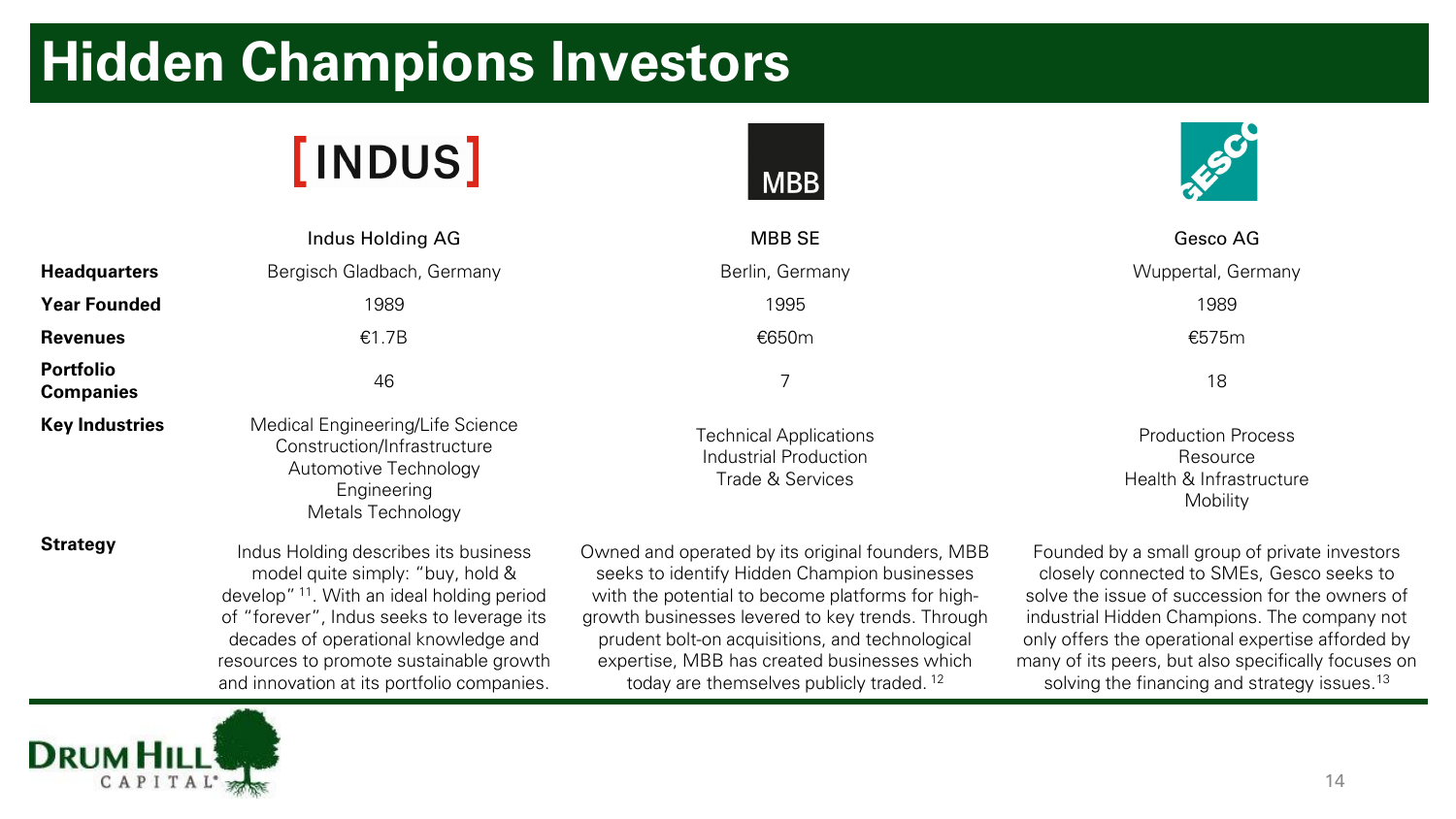### **Overview**

- Hidden Champions represent a unique contingent of well-run businesses dominating niche markets globally. Though they may fly under the radar, we believe they are worth the attention of investors seeking both case studies in quality, franchise businesses as well as viable long-term investment opportunities.
- Hidden Champions tend to hold several common qualities that likely explain part of their success:
	- Niche Markets: Can build strong competitive advantage through scale and customer captivity.
	- World Leaders: Despite their small size, these businesses think (and operate) globally.
	- Far-Sightedness: Willingness to invest for the long-term, especially in innovation.
	- Quality Governance: Often family-owned, management possesses a strong sense of stewardship.
	- Capital Allocation: Conservative financing, clear focus on creating and compounding shareholder value.
- We feel investors, especially those with longer time horizons, can gain public markets exposure to Hidden Champions through two different methods:
	- Direct: Though most Hidden Champions are privately owned, a growing number are publicly traded.
	- Listed Investment Companies: For those seeking a diversified portfolio of smaller Hidden Champions, several listed investment companies focus specifically on buying these businesses. These investment companies have a diverse array of strategies and areas of expertise, providing choices for investors according to their respective philosophies.

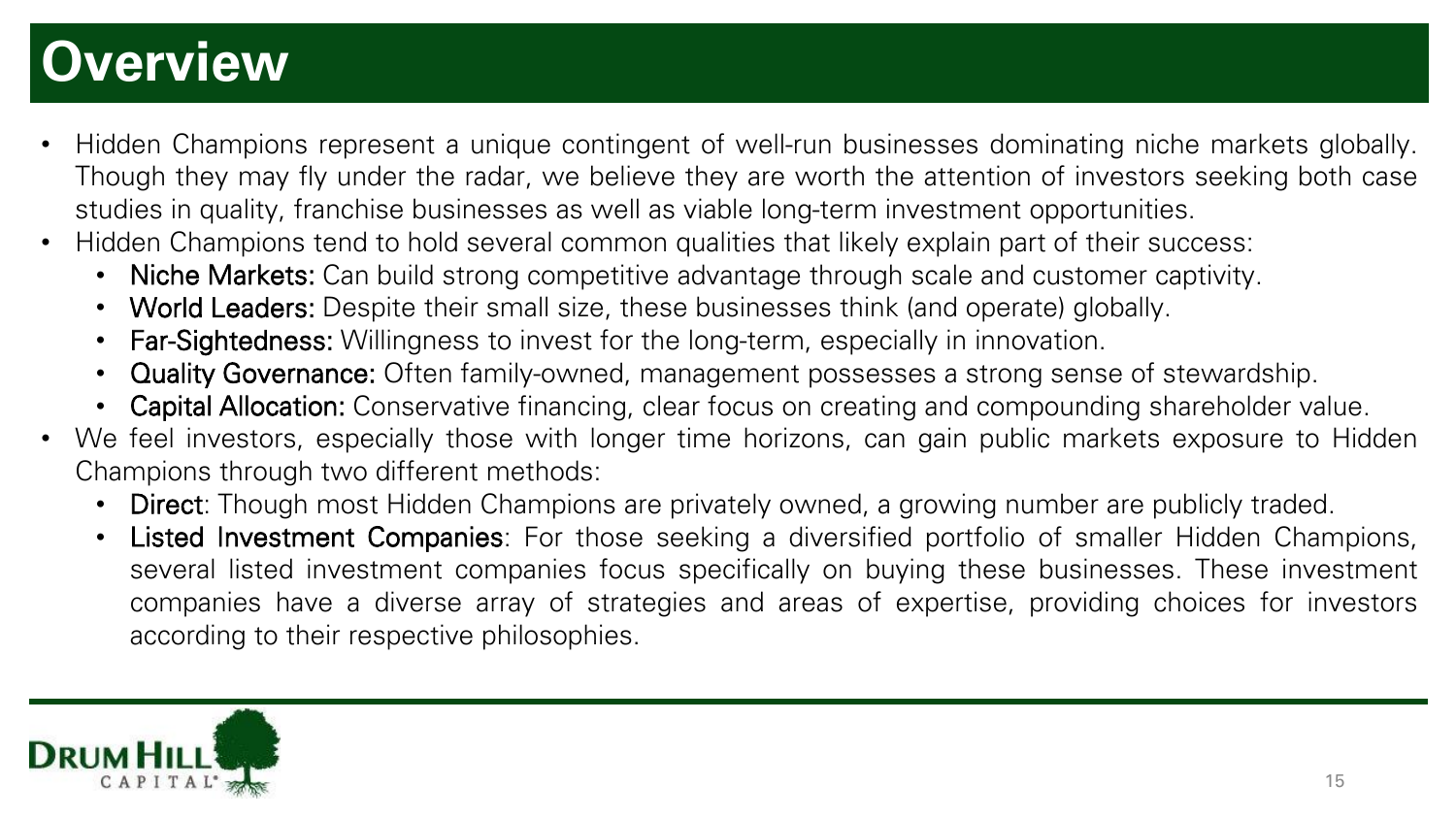### **Contact**

### Drum Hill Capital, LLC

200 Connecticut Avenue, Suite 4A Norwalk, CT 06825

### [www.drumhill.com](http://www.drumhill.com/)

For any inquiries:

David Nightingale | President and CIO [dnight@drumhill.com](mailto:dnight@drumhill.com) | +1 203 349 8183

Zach Olson | Director of Investment Research [zolson@drumhill.com](mailto:zolson@drumhill.com) | +1 203 349 8185